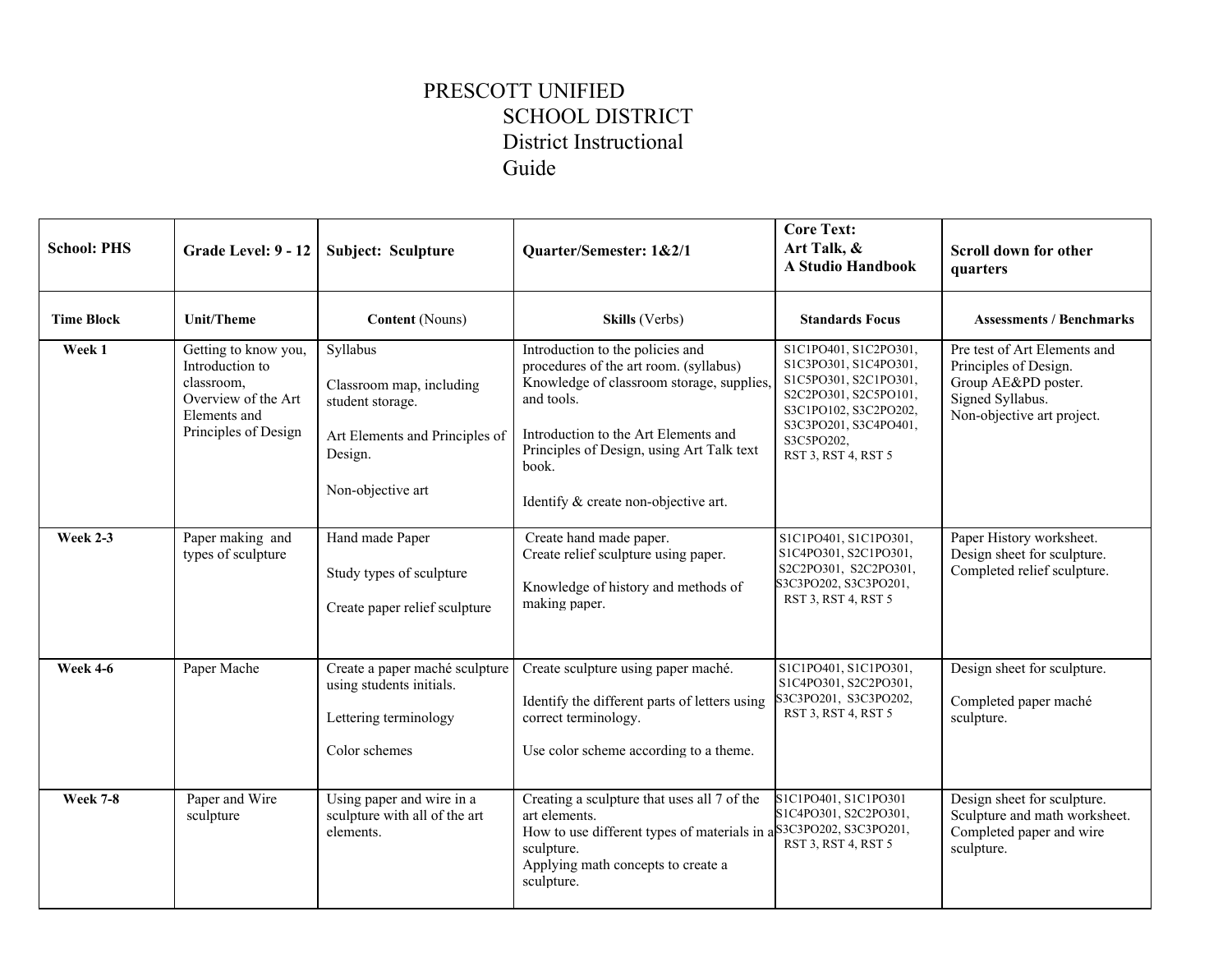| Week 9            | Pop-up scene              | Using positive and negative<br>space to create sculpture.                           | Using the Art Element of space to create a<br>successful sculpture.                                                  | S1C1PO401, S1C1PO301<br>S1C4PO301, S2C2PO301,<br>S3C3PO202, S3C3PO201,<br>RST 3, RST 4, RST 5                         | Design sheet for sculpture.<br>Completed paper sculpture.                                         |
|-------------------|---------------------------|-------------------------------------------------------------------------------------|----------------------------------------------------------------------------------------------------------------------|-----------------------------------------------------------------------------------------------------------------------|---------------------------------------------------------------------------------------------------|
| <b>Week 10-11</b> | Ceramics<br>Introduction  | Investigate history of ceramics<br>Hand build construction<br>techniques: Pinch pot | Create a ceramic piece using the pinch pot<br>construction technique studied in class.                               | S1C1PO401, S1C1PO301<br>S1C4PO301, S2C2PO301,<br>S3C3PO202, S3C3PO201,<br>RST 3, RST 4, RST 5, RST 6,<br>RST 7, RST 8 | Design sheet for sculpture.<br>Completed pinch pot construction                                   |
| <b>Week 12-13</b> | Ceramics                  | Hand build technique: Coil                                                          | Create a ceramic piece using the coil<br>construction technique studied in class.                                    | S1C1PO401, S1C1PO301<br>S1C4PO301, S2C2PO301,<br>S3C3PO202, S3C3PO201,<br>RST 3, RST 4, RST 5                         | Design sheet for sculpture.<br>Completed coil construction                                        |
| <b>Week 14-15</b> | Ceramic                   | Hand build technique: Slab                                                          | Create a ceramic piece using the slab<br>construction technique studied in class.                                    | S1C1PO401, S1C1PO301<br>S1C4PO301, S2C2PO301,<br>S3C3PO202, S3C3PO201,<br>RST 3, RST 4, RST 5                         | Design sheet for sculpture.<br>Completed slab construction                                        |
| <b>Week 16-17</b> | Ceramic                   | Multiple hand build techniques                                                      | Create a ceramic piece using multiple hand S1C1PO401, S1C1PO301<br>build construction technique studied in<br>class. | S1C4PO301, S2C2PO301,<br>S3C3PO202, S3C3PO201,<br>RST 3, RST 4, RST 5                                                 | Design sheet for sculpture.<br>Completed slab construction                                        |
| Week 18           | Ceramic<br>Semester Final | Introduction to throwing on the<br>potters wheel<br>Study for the semester final    | Complete construction and glaze past<br>work.<br>Practice techniques of throwing on the<br>potters wheel.            | S1C1PO401, S1C1PO301<br>S1C4PO301, S2C2PO301,<br>S3C3PO202, S3C3PO201,<br>RST 3, RST 4, RST 5                         | Completed glaze piece.<br>Semester written final.<br>Practical test of centering on the<br>wheel. |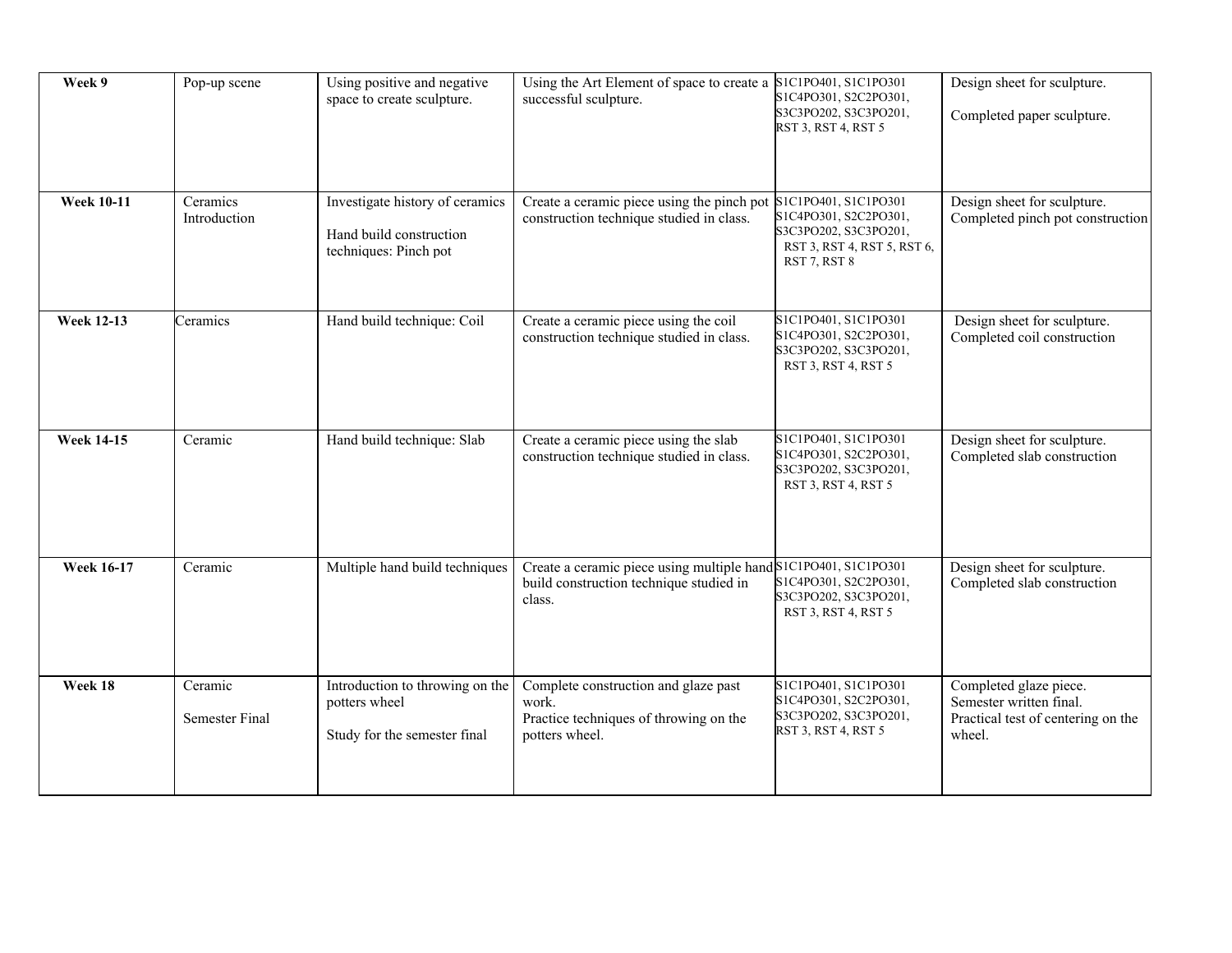| <b>School: PHS</b> | Grade Level: 9 - 12        | Subject: Sculpture                                                                                                        | Quarter/Semester: 3&4/2                                                                                                                                                                                           | <b>Core Text:</b><br>A Studio Handbook<br>by Vince Patelka                                                            | Scroll down for other quarters                                                                           |
|--------------------|----------------------------|---------------------------------------------------------------------------------------------------------------------------|-------------------------------------------------------------------------------------------------------------------------------------------------------------------------------------------------------------------|-----------------------------------------------------------------------------------------------------------------------|----------------------------------------------------------------------------------------------------------|
| <b>Time Block</b>  | Unit / Theme               | <b>Content</b> (Nouns)                                                                                                    | Skills (Verbs)                                                                                                                                                                                                    | <b>Standards Focus</b>                                                                                                | <b>Assessments / Benchmarks</b>                                                                          |
| Week<br>$1-9$      | Ceramics                   | Clay Studio                                                                                                               | Complete a piece per week for the<br>remainder of this quarter showing<br>improved hand building and thrown<br>skills.<br>Prompts will be given for each weekly<br>assignment.                                    | S1C1PO401, S1C1PO301<br>S1C4PO301, S2C2PO301,<br>S3C3PO202, S3C3PO201,<br>RST 3, RST 4, RST 5                         | Design sheet for each sculpture.<br>Both showing improved skills<br>in hand building and thrown<br>work. |
| Week<br>$10-12$    | Leather Craft              | Leather terminology<br>Basic tooling & wet forming<br>sculpture techniques.                                               | Complete two leather projects showing<br>basic tooling and wet forming techniques.                                                                                                                                | S1C1PO401, S1C1PO301<br>S1C4PO301, S2C2PO301,<br>S3C3PO202, S3C3PO201,<br>RST 3, RST 4, RST 5,<br>RST 6, RST7, RST 8  | Design sheet for project.<br>Leather Vocabulary quiz                                                     |
| Week<br>13         | Jewelry making             | Explore techniques in wire,<br>beads, and fibers.                                                                         | Complete two jewelry pieces.                                                                                                                                                                                      | S1C1PO401, S1C1PO301<br>S1C4PO301, S2C2PO301,<br>S3C3PO202, S3C3PO201,<br>RST 3, RST 4, RST 5                         | Design sheet for project.<br>Completed jewelry pieces.                                                   |
| <b>Week 14-15</b>  | Paper Mache or<br>plaster  | Create a paper maché sculpture<br>using students initials.                                                                | Create sculpture using paper maché.                                                                                                                                                                               | S1C1PO401, S1C1PO301,<br>S1C4PO301, S2C2PO301,<br>S3C3PO201, S3C3PO202,<br>RST 3, RST 4, RST 5                        | Design sheet for sculpture.<br>Completed paper maché sculpture.                                          |
| <b>Week 16-17</b>  | Origami and<br>Kinetic art | Introduction to origami fold<br>techniques and understanding<br>directions.<br>Artist Alexander Calder and the<br>mobile. | Create origami forms using beginning and<br>intermediate techniques.<br>Create a mobile following the method<br>demonstrated in class.<br>Using the principles in design of balance in<br>construction of mobile. | S1C1PO401, S1C1PO301<br>S1C4PO301, S2C2PO301,<br>S3C3PO202, S3C3PO201,<br>RST 3, RST 4, RST 5,<br>RST 6, RST 7, RST 8 | Completed origami forms and<br>mobile construction.                                                      |